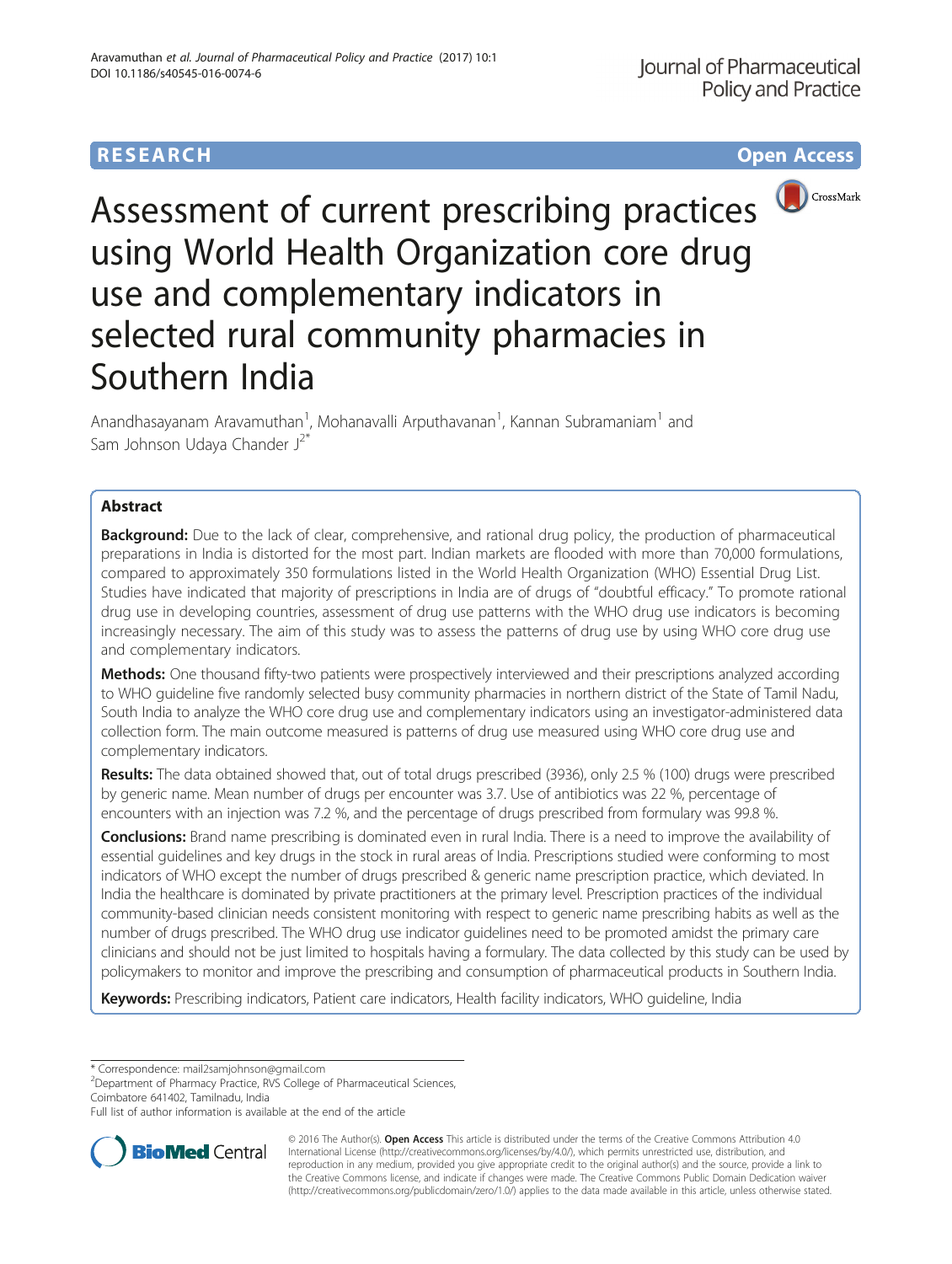World Health Organization (WHO) defined rational use of drugs as "patients receive medicines appropriate to their clinical needs, in doses that meet their own individual requirements for an adequate period of time, at the lowest cost to them and their community [[1](#page-5-0)]." Due to the lack of clear, comprehensive, and rational drug policy, the production of pharmaceutical preparations in India is distorted for the most part. Indian markets are flooded with more than 70,000 formulations. Thousands of drug companies operate in India and they manufacture generic preparations with different brand names. Huge number of vitamins, tonics, and multi-drug combinations that are unique to Indian market are also manufactured and marketed here. This entails the drug manufacturers to enter into fierce competition, which makes them to encourage the prescribers to prescribe branded medicines, often in exchange of small favor. This benefits the manufacturing companies, but it also results in drugs being prescribed without any necessity and combinations that are not rational [\[2, 3](#page-5-0)]. A concerted effort is needed to readjust pharmaceutical actions and practices aiming at the rational use of medications. WHO developed Medication Use Indicators, including Prescription Indicators with an aim to evaluate the services provided to the population in regards to medications [\[4](#page-5-0)]. Prescription Indicators allow the therapeutic actions taken in similar institutions to be ascertained, enabling subsequent comparison of parameters between them, and to evaluate the population's medication needs and determine the most frequently used medications in a given place [[4\]](#page-5-0). In addition, these indicators enable the investigator to identify the prescription profile and quality of services offered to the population. The prescription Indicators are as follows [\[4](#page-5-0)]:

## Average number of drugs per medical prescription

This indicator helps in investigating poly-medication, which is a major factor contributing to adverse drug reactions (ADRs) and drug-drug interactions (DDIs). The educational quality informational level of the prescriber may also be observed [\[4\]](#page-5-0).

#### Percentage of drugs prescribed by generic name

This indicator enables the investigator to calculate the number of prescriptions in which the drugs are prescribed by the generic name. This helps in controlling drug costs in the health service. It also evaluates the marketing influence on the person prescribing drugs [\[4](#page-5-0)].

## Percentage of drugs prescribed from essential drug list or formulary

This indicator helps in measuring the degree to which practices conform to the current National Drug Policy (NDP) of October 1998. By following essential drug list, it guarantees the treatment of the principal diseases of the population besides controlling overall cost of medications.

#### Percentage of encounters with an antibiotic prescribed

This indicator evaluates the use of antibiotics in excess which contributes to bacterial dissemination and resistance [\[4](#page-5-0)].

#### Percentage of prescribed injectable drugs

This indicator helps to evaluate the injectables in excess, administration of which may have serious consequences when prescribed or applied wrongly, such as in the event of anaphylactic reactions, adverse reactions, necrosis, etc. [\[4](#page-5-0)]. Even though, this indicator helps in evaluation of attention given to health swiftly, these indicators do not quantify all the important aspects of drug use [[4](#page-5-0)].

Studies have indicated that majority of prescriptions in India are of drugs of "doubtful efficacy" [[5](#page-5-0)–[7](#page-5-0)]. Due to high cost of inappropriate use of drugs, developing countries face more problems due to limited economic resources and lack of organized drug policy [\[8\]](#page-5-0). To promote rational drug use in developing countries, assessment of drug use patterns with the WHO drug use indicators is becoming increasingly necessary [\[9](#page-5-0), [10](#page-5-0)].

## The current status of drug use pattern in South India

All evidences available indicate that observations have been made only in hospitals and not in the private clinics that cater to the majority of the population in this part of the country. Even those observations reveal that the prescription pattern is not in line with the WHO drug use guidelines. Though there is a guideline stating that the durgs should be prescribed using the generic names, adherence to that can hardly be observed across this subcontinent [[6, 7\]](#page-5-0).

#### Aim of the study

To assess the patterns of drug use by using WHO prescribing, health facility, and complementary indicators in selected community pharmacies in Southern India.

#### Methods

#### Study design

A prospective, cross-sectional survey was carried out in five randomly selected busy community pharmacies from different cities in a northern district of State of Tamil Nadu, South India. The study was conducted between June 2014 and May 2015 in order to consider the prescriptions that flow through all seasonal periods. The study sample comprised of all the medication prescriptions made out of those five selected pharmacies.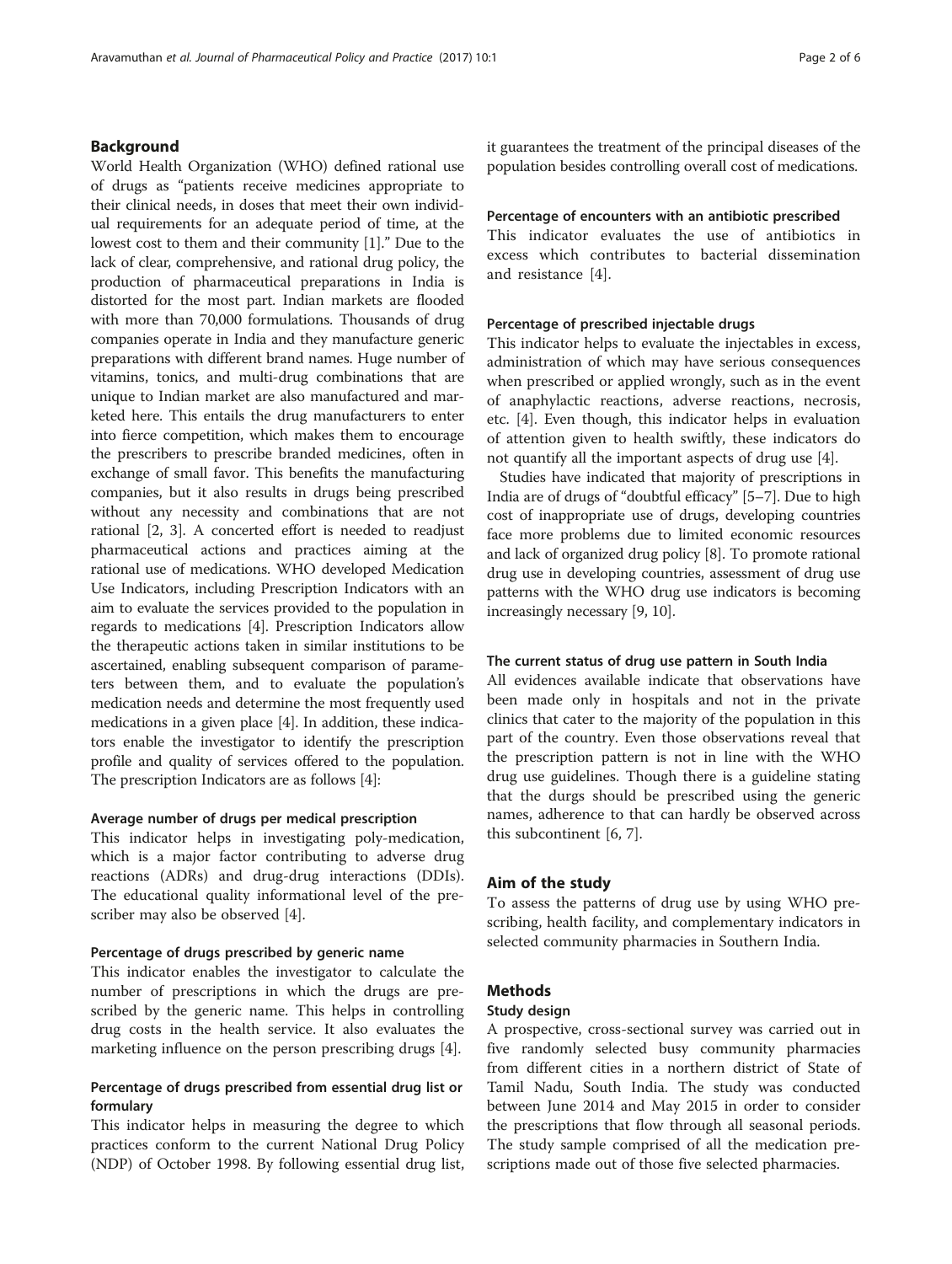## Data collection

Two well-trained clinical pharmacists collected data on prescribing, health facility, and complementary indicators by observing the prescriptions and interviewing the patients. A data collection form prepared exclusively for this study was used to collect data. Information obtained included prescribing date, gender identity, age, and BMI of the patients, educational qualification of patients, physician specialty, prescription-related information such as dosage forms and the number of medicines per prescription, and WHO core drug prescription indicators and complementary indicators. According to a document by WHO "How to investigate drug use in health facilities," at least 600 prescription encounters should be included in cross-sectional survey to describe the current prescription pattern [[10](#page-5-0)]. The sample selected was by systematic random sampling method. The sampling unit was patient encounters taking place at selected five community pharmacies.

#### Prescribing indicators measurement

The WHO prescribing indicators were pretested and slight modification was made to make it applicable in Indian scenario before using in this study. The formula adopted from the WHO's manual for the assessment prescribing indicators used in this study are as follows:

- 1. Average number of drugs per encounter = Total number of drugs prescribed/Total number of encounters sampled. (Combinations of drugs prescribed for one health problem were counted as one.
- 2. Percentage of drugs prescribed by generic name = (Number of drugs prescribed by generic name/ Total number of drugs prescribed)  $\times$  100.
- 3. Percentage of encounters with an antibiotic prescribed = (Number of patient encounters with an antibiotic/ Total number of encounters sampled)  $\times$  100.
- 4. Percentage of encounters with an injection prescribed = (Number of patient encounters with an injection prescribed/Total number of encounters sampled)  $\times$  100.
- 5. Percentage of drugs prescribed from essential drugs list = (Number of drugs prescribed from essential drugs list/Total number of prescribed drugs)  $\times$  100.

## Patient care indicators measurement

Patient care indicators measured were consultation time, dispensing time, and percentage of drugs actually dispensed. Consultation and dispensing times were divided in three categories viz.,  $\leq$  5 min, 6–10 min, and 11–15 min. Percentage of drugs actually dispensed was calculated by dividing the number of drugs actually dispensed at each of the community pharmacy by the total number of drugs prescribed multiplied by 100.

## Health facility indicators measurement

Health facility indicators measured were drugs available in the formulary and drugs not available in formulary. It can be measured by subtracting drugs not available in the formulation from total amount of drugs prescribed  $\times$  100.

#### Complementary indicators measurement

Complementary indicators analyzed were number of patients treated without drug, number of patient treated with drugs, cost of injections prescribed, and the ratio of drugs prescribed versus drugs dispensed. These were expressed in percentage.

#### Data analysis

All data in the data collection form were analyzed using Microsoft Excel 2007. The indicators are reported as means and proportions. From five community pharmacies 218, 215, 197, 220 and 202 prescriptions were analyzed respectively.

## Results

Out of 1052 patient encounters assessed during the study period, 447 (42.5 %) were males and 605 (57.5 %) were females with a mean age of 28.37 years. The classification of patient encounters based on BMI shows that most of the patients fell in the overweight BMI range 25 to 29.9 (35.4 %) followed by normal BMI range of 18.5 to 24.9 (32.8 %). The educational status of the patient encounters reveals that 40.2 % of the patients  $(N = 423)$ have finished at least undergraduate studies. This is shown in Table [1.](#page-3-0)

Highest number of prescriptions encountered were from consultant physicians ( $N = 271, 25.8$  %) followed by the pediatricians ( $N = 205$ , 19.5 %), general practitioner  $(N = 180, 17.1 \%)$ , gynecologist  $(N = 139, 13.2 \%)$ followed by ENT, orthopedic, and the dentist  $(N = 119,$ 78, and 41; 11.3, 7.4 and 3.9 % respectively). The dermatologists and the civil surgeons contributed together to 12.5 % of prescriptions in total. The consultant physician was the first choice for the patients as majority of the prescriptions encountered were that of adults, followed by the pediatrician and the general practitioner. The civil surgeon was the last choice for the patients. We could also see from the prescriptions that the non-pediatric patients were also treated by the pediatrician. The indication wise distribution of data shows that up to 40 % of the total prescriptions were given for indications like cough/cold/ congestion/fever/headache. Acute infections and the allergic reactions were the major cause for the patients to come to the clinics. This can be shown in Table [2.](#page-3-0)

The distribution of drug prescription indicators shows that more than 53.2 % of the encounters contained four drugs with an average number of drugs per encounter of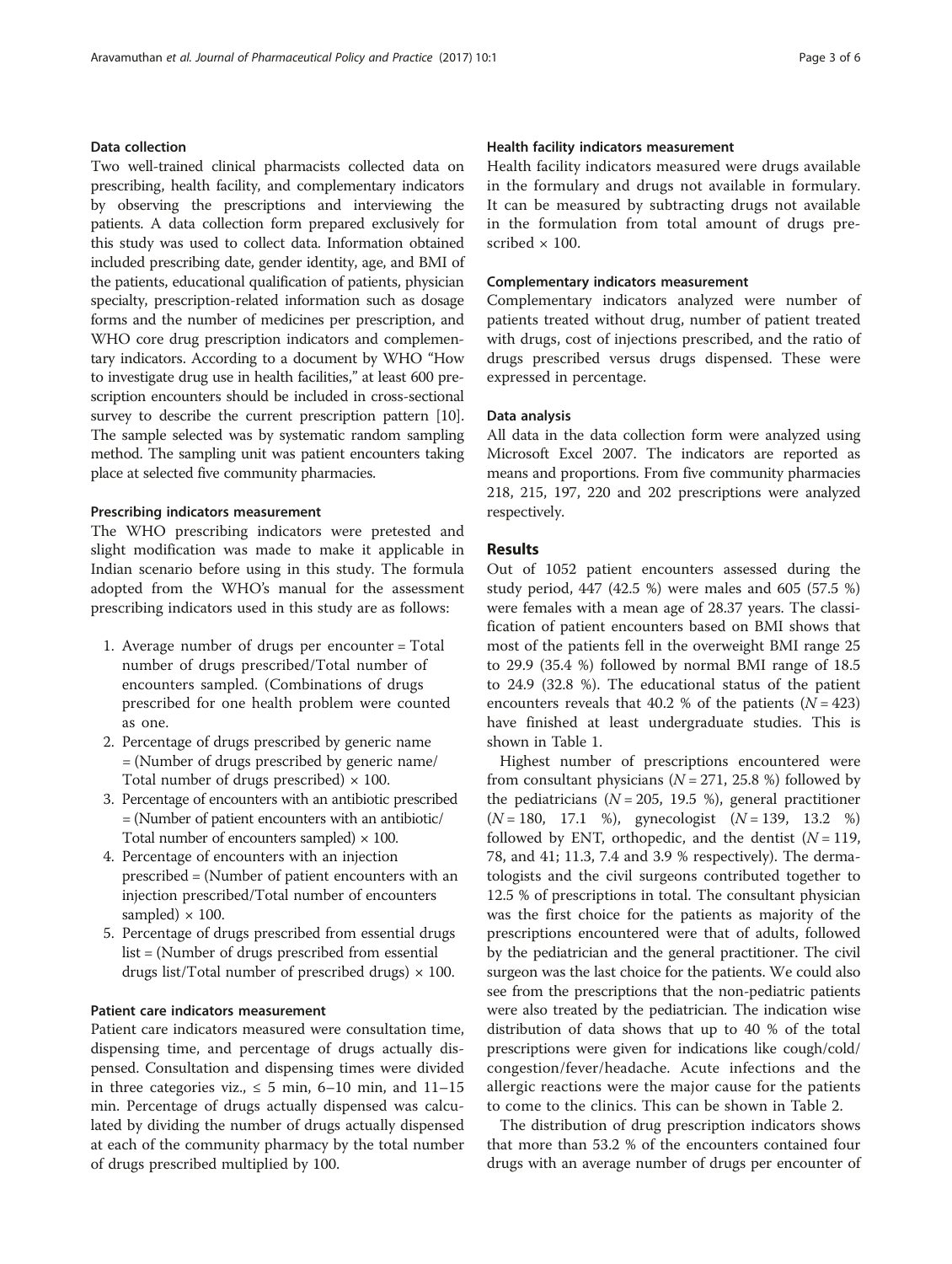SSLC secondary school leaving certificate, HSC higher secondary certificate, UG under graduate, PG post graduate

| <b>Table 2</b> Distribution of physician specialty and indications of |  |  |  |
|-----------------------------------------------------------------------|--|--|--|
| prescription encounters                                               |  |  |  |

| Prescription characteristics                                                                                                                                    |                                                        | Frequency (N) Percentage (%)                                     |
|-----------------------------------------------------------------------------------------------------------------------------------------------------------------|--------------------------------------------------------|------------------------------------------------------------------|
| Physician specialty                                                                                                                                             |                                                        |                                                                  |
| Consulting physician<br>Pediatrician<br>General practitioner<br>Gynecologist<br><b>FNT</b><br>Orthopedics<br>Dentist<br>Dermatology<br>Civil surgeon            | 271<br>205<br>180<br>139<br>119<br>78<br>41<br>12<br>7 | 25.8<br>19.5<br>17.1<br>13.2<br>11.3<br>7.4<br>3.9<br>1.1<br>0.7 |
| Indications                                                                                                                                                     |                                                        |                                                                  |
| Cough/cold/congestion/fever/<br>headache<br>Back pain & joint pain<br>Gastro Intestinal disorders<br>Injury & pain<br>Bronchospasm/asthma/breathing<br>problems | 422<br>180<br>98<br>69<br>63                           | 40.1<br>17.1<br>9.3<br>6.6<br>6.0                                |
| Dermatitis<br>Allergy & pain<br>Throat infection<br>Hypertension<br>Giddiness<br>Ear pain<br>Others <sup>a</sup>                                                | 61<br>54<br>33<br>19<br>16<br>15<br>22                 | 5.8<br>5.1<br>3.1<br>1.8<br>1.5<br>1.4<br>2.2                    |

<sup>a</sup>Anemia Burns/injury Eye infection Wounds

3.7, which should always be maintained as low as possible to reduce adverse effect and patient medication cost. Almost 92 % of the prescription encounters contained no drugs prescribed by their generic names and about 58.8 % of prescriptions contained at least one antibiotic and 24.3 % contained at least one injection. Surprisingly, all the drugs dispensed through those 1052 prescriptions were present in essential drug list. The community pharmacies ensure that any prescription is dispensed in full. In the rural areas, when a patient returns with an incompletely filled prescription, he may not return to the pharmacy for any future need as he/she may perceive the pharmacy as one that's inadequately stocked. At least the community pharmacy owners and the counter managers or the pharmacists ensure that the generic equivalent, whether it is bio-equivalent or not, is substituted for what is prescribed by the physician. So, the availability of drugs from the formulary was 100 %. This can be clearly seen in Table 3.

The patient care indicators consisted of three components such as consultation time, dispensing time and percentage of drug actually dispensed. Maximum number of patients ( $N = 822, 78.1$  %), had anywhere between the 6–10 min of consulting time with a physician with an average time of 8 min. The dispensing time required for 82.5 % of the prescription encounters fell between 6 and 10 min range. The dispensing time taken in rural areas was low when compared to another department of other hospital because prescription consists mainly

| Table 3 Distribution of drug prescription indicators in five |  |  |  |
|--------------------------------------------------------------|--|--|--|
| community pharmacies in Southern India                       |  |  |  |

| Prescribing indicators                                 | Total number of<br>prescriptions<br>$(N = 1052)$ | Percentage (%)                     |
|--------------------------------------------------------|--------------------------------------------------|------------------------------------|
| Number of drugs per prescription                       |                                                  |                                    |
| One<br>Two<br>Three<br>Four<br>Five                    | 22<br>79<br>216<br>560<br>175                    | 2.1<br>7.5<br>20.5<br>53.2<br>16.6 |
| Number of drugs prescribed by generic name             |                                                  |                                    |
| None<br>One<br>Two                                     | 962<br>80<br>10                                  | 91.4<br>7.6<br>1.0                 |
| Number of drug encounter with antibiotics              |                                                  |                                    |
| None<br>One<br>Two                                     | 309<br>619<br>124                                | 29.4<br>58.8<br>11.8               |
| Number of drug encounter with injection                |                                                  |                                    |
| None<br>One<br>Two                                     | 770<br>256<br>26                                 | 73.2<br>24.3<br>2.5                |
| Number of drugs prescribed from<br>essential drug list | 1052                                             | 100                                |

Table 1 Socio-demographic characteristics of patients served in five community pharmacies in Southern India

| Socio-economic characteristics                                                                                         | Frequency (N)                                                      | Percentage (%)                                                  |  |
|------------------------------------------------------------------------------------------------------------------------|--------------------------------------------------------------------|-----------------------------------------------------------------|--|
| Age (yrs)                                                                                                              |                                                                    |                                                                 |  |
| $<$ 5<br>$5.1 - 15$<br>$15.1 - 25$<br>$25.1 - 35$<br>$35.1 - 45$<br>$45.1 - 55$<br>$55.1 - 65$<br>$65.1 - 75$<br>>75.1 | 110<br>73<br>162<br>429<br>116<br>79<br>67<br>12<br>$\overline{4}$ | 10.5<br>6.9<br>15.4<br>40.8<br>11.0<br>7.5<br>6.4<br>1.1<br>0.4 |  |
| Sex                                                                                                                    |                                                                    |                                                                 |  |
| Male<br>Female                                                                                                         | 447<br>605                                                         | 42.5<br>57.5                                                    |  |
| <b>Educational Status</b>                                                                                              |                                                                    |                                                                 |  |
| $<$ SSLC<br><b>SSLC</b><br><b>HSC</b><br>Diploma<br>UG<br>PG<br>Unknown/Nil                                            | 217<br>89<br>112<br>30<br>423<br>70<br>111                         | 20.6<br>8.5<br>10.6<br>2.9<br>40.2<br>6.7<br>10.6               |  |
| <b>BMI</b>                                                                                                             |                                                                    |                                                                 |  |
| < 18.5<br>$18.5 - 24.9$<br>$25 - 29.9$<br>$30 - 34.9$<br>>34.9                                                         | 75<br>345<br>372<br>198<br>62                                      | 7.1<br>32.8<br>35.4<br>18.8<br>5.9                              |  |

<span id="page-3-0"></span>Aravamuthan et al. Journal of Pharmaceutical Policy and Practice (2017) 10:1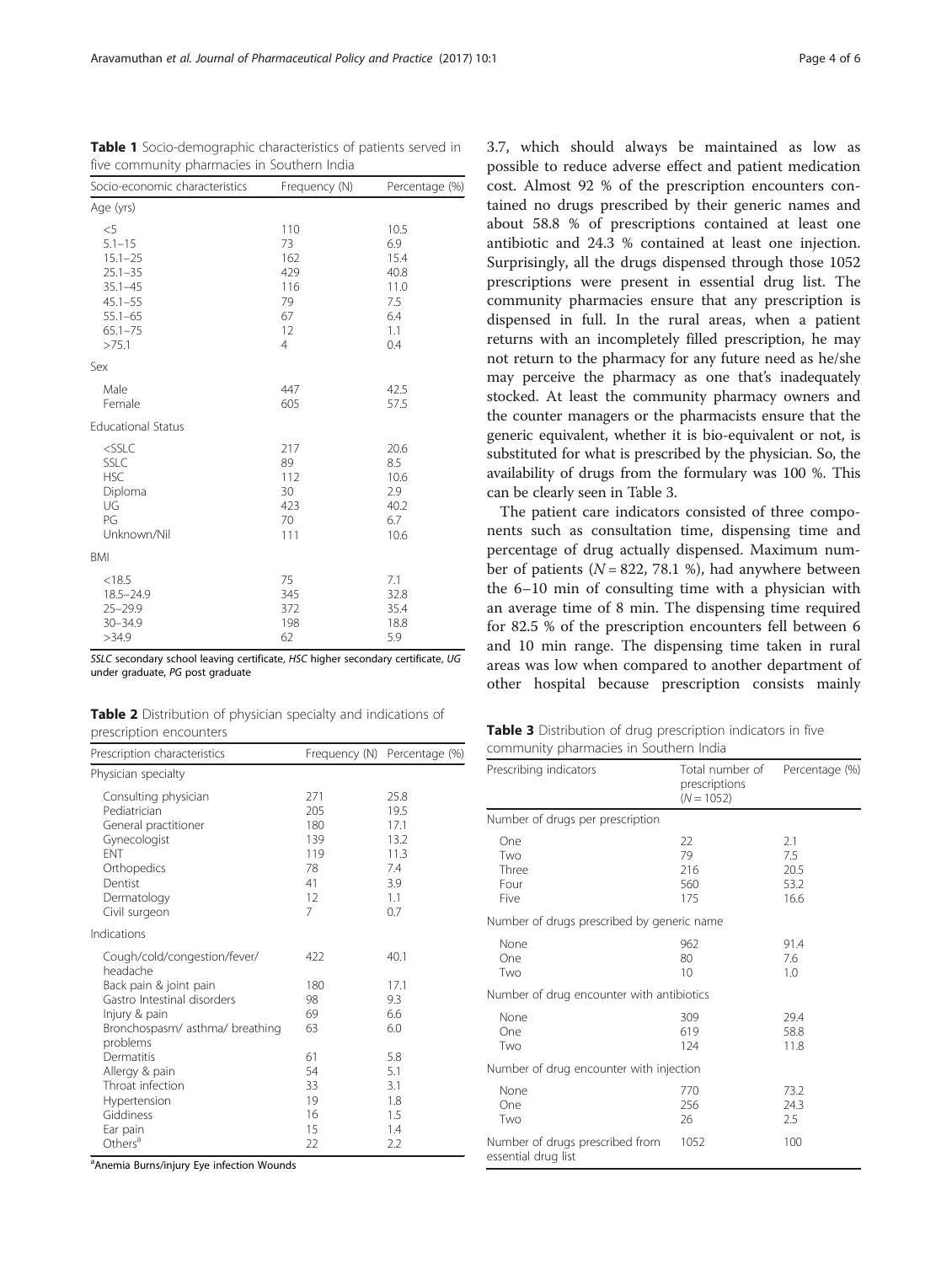tablets and capsules, which are prescribed in different doses, but at regular intervals. So, pharmacists required less time for the dispensing. In 1052 prescriptions, 3936 drugs were prescribed and the percentage of actual drug dispensed was 99.8 %. This is depicted in Table 4.

A total of 3936 drugs were prescribed from 1052 prescription encounters, in which, 3927 drugs was available in the formulary. 99.8 % of drugs prescribed were dispensed by the community pharmacies. The formulary concept is totally alien to the community pharmacies and is not even followed in many hospitals here. But, for a reference, the prescriptions were catered from the available stock and so we mean the stock of the individual retailer as the formulary – the retailers know about the prescription habits of the physicians in the vicinity and so they could cater to all prescribed brands or its generic substitutes. The data obtained also shows that all patients were treated with drugs and no patient was treated without a drug. We also analyzed injection drug cost per prescription as a complementary indicator. The data obtained shows that most of the injections prescribed ( $N = 195$ , 80.2 %) fell in the cost range of below Rs. 25. The details of health facility indicator and complementary indicator can be seen in Table 5.

Table 6 shows the details of drugs prescribed out of 1052 prescriptions. A total of 3936 drugs were prescribed from 1052 prescriptions. Antimicrobials agents was most commonly prescribed drugs  $(N = 977)$ , 24.8 %) followed by nutritional supplements  $(N = 483,$ 12.3 %), anti-ulcer ( $N = 470, 11.9$  %) anti-allergic ( $N = 432$ , 11 %), antipyretic ( $N = 379$ , 9.6 %), and antacids & LB  $(N = 298, 7.6 %).$ 

Antibiotics are used both as single and as fixed dose combination and prescribed orally. NSAIDS are also prescribed in tablet form in double dose combination.

### Limitations of the study

 Only 1052 prescription encounters were sampled for this study and a higher number of prescription

| Table 4 Distribution of patient care indicators in five |  |
|---------------------------------------------------------|--|
| community pharmacies in Southern India                  |  |

| Patient care indicators             | Total number of Percentage (%)<br>prescriptions<br>$(N = 1052)$ |                     |
|-------------------------------------|-----------------------------------------------------------------|---------------------|
| Consultation time (Minutes)         |                                                                 |                     |
| $0 - 5$<br>$6 - 10$<br>$11 - 15$    | 230<br>822<br>$\left( \right)$                                  | 21.9<br>78.1<br>0.0 |
| Dispensing time (Minutes)           |                                                                 |                     |
| $0 - 5$<br>$6 - 10$                 | 184<br>868                                                      | 17.5<br>82.5        |
| Ratio of drugs prescribed/dispensed | 3936/3927                                                       | 99.8%               |

|  |  | Table 5 Health facility indicator results from five community |  |  |  |
|--|--|---------------------------------------------------------------|--|--|--|
|  |  | pharmacies in Southern India                                  |  |  |  |

| Indicators                                                                                                               | Frequency      | Percentage (%)      |
|--------------------------------------------------------------------------------------------------------------------------|----------------|---------------------|
| Health Facility Indicator ( $N = 3936$ )                                                                                 |                |                     |
| 1. Drugs available in formulary<br>2. Drugs not available in formulary                                                   | 3927<br>9      | 99.8<br>0.2         |
| Complementary Indicator ( $N = 1052$ )                                                                                   |                |                     |
| 1. Number of patients treated<br>without drug<br>2. Number of patient treated with drugs<br>3. Injectable drug cost (Rs) | Λ<br>1052      | 0.0<br>100          |
| $<$ 25<br>$26 - 50$<br>$51 - 75$                                                                                         | 195<br>40<br>8 | 80.2<br>16.5<br>3.3 |
| Ratio of drugs dispensed/prescribed                                                                                      | 3927/3936      | 99.8 %              |

encounters are required for better result. This cannot be generalized to overall prescribing practice of all private practitioners.

- Prescribing indicators based drug utilization study in health facilities is not an exhaustive tool to identify all problems related to prescribing and rationality of the drug use, as they do not exactly explain why drugs are prescribed.
- The WHO prescribing indicators measure aspects of outpatient treatment. They are designed for use in health centers, dispensaries or hospital outpatient

Table 6 Drug class prescribed in five community pharmacies in Southern India

| Drug class                                        | Frequency ( $N = 3936$ ) | Percentage (%) |
|---------------------------------------------------|--------------------------|----------------|
| Antibacterial                                     | 977                      | 24.8           |
| Nutritional Supplements,<br>Vitamins, etc./Saline | 483                      | 12.3           |
| Antiulcer                                         | 470                      | 11.9           |
| Antiallergic                                      | 432                      | 11.0           |
| Antipyretics                                      | 379                      | 9.6            |
| Antacid & LB                                      | 298                      | 7.6            |
| Antiinflammatory                                  | 229                      | 5.8            |
| Analgesics                                        | 121                      | 3.1            |
| Anti-diabetics                                    | 75                       | 1.9            |
| Anti-cold                                         | 73                       | 1.9            |
| Anxiolytics                                       | 64                       | 1.6            |
| Steroids                                          | 54                       | 1.4            |
| Nasal Decongestants                               | 53                       | 1.3            |
| Anti-vertigo                                      | 52                       | 1.3            |
| CVS                                               | 45                       | 1.1            |
| Others <sup>a</sup> Topicals                      | 131                      | 3.5            |

<sup>a</sup>Topical, CNS, Anti-emetic, Anti-amoebic, Laxative, Anti-diarrheal, Urinary Alkalizer, Musculoskeletal, Enzymes, Antispasmodic drugs